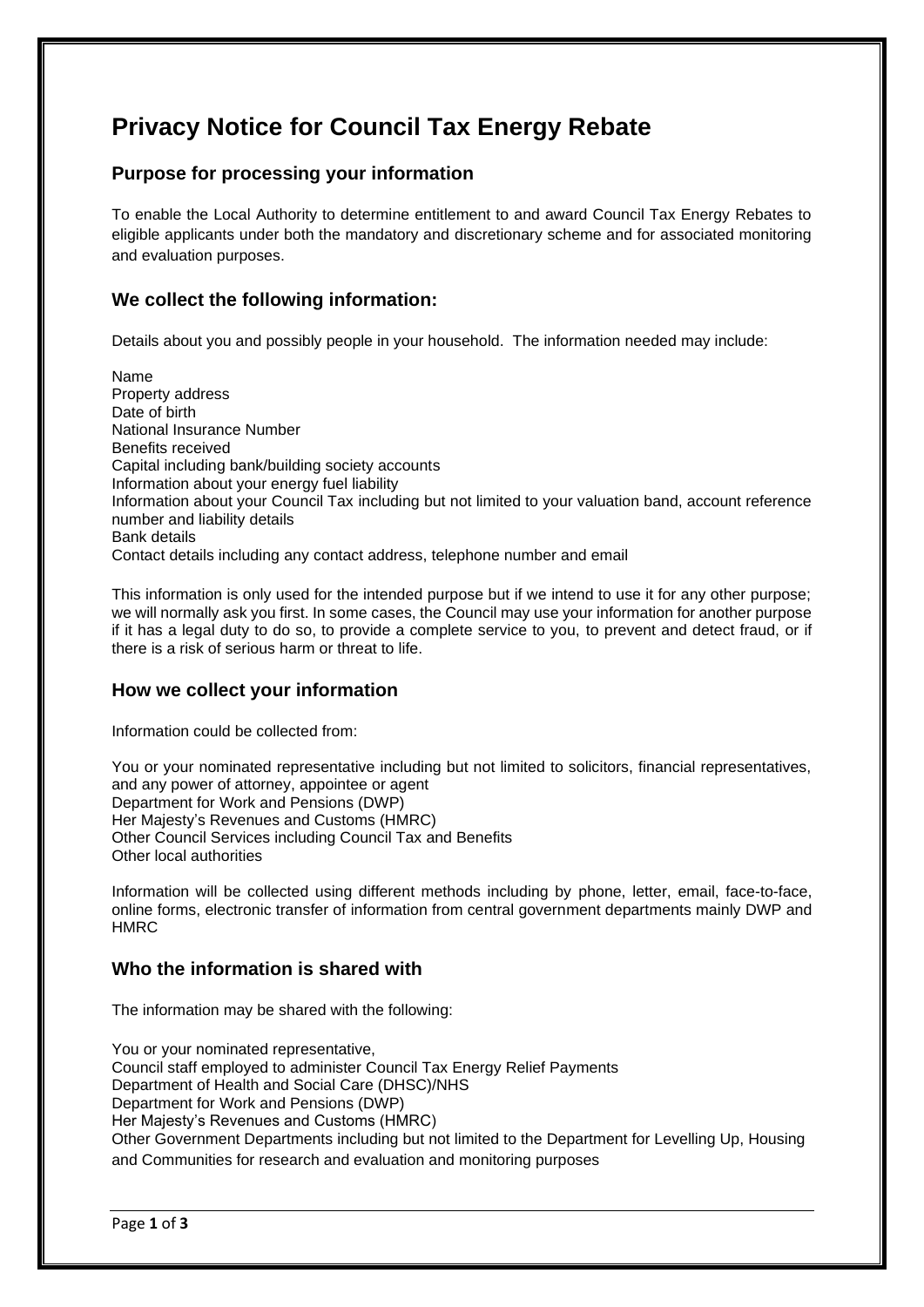Cabinet Office Spotlight Counter Fraud checks

An external company who are paid to administer Council Tax Energy Relief Payments on behalf of the local authority

External companies who deliver services to enable your application for a Council Tax Energy Relief Payment to be processed

Capita Business Services who supply an online claim form service which includes a bank validation check

TransUnion who perform a validation check for bank account details submitted for the purposes of the Council Tax Energy Rebate payment. Their privacy notice can be accessed at https://www.transunion.co.uk/legal/privacy-centre?#pc-bureau

Other Council Services including Benefits and Council Tax External auditors Other local authorities The information you give us will be verified and subject to periodic review.

Information will usually only be shared to enable quick and accurate assessment of your application for a Council Tax Energy Relief Payment. If we intend to use it for any other purpose; we will normally ask you first. In some cases, the Council may use your information for another purpose if it has a legal duty to do so, to provide a complete service to you, to prevent and detect fraud, or if there is a risk of serious harm or threat to life.

## **How long do we keep your information?**

We will only keep your information for as long as is permitted by law and to provide you with the necessary services. For further details you can submit a request via the Request for Information page.

We may also anonymise some personal data you provide to us to ensure that you cannot be identified and use this data to allow the Council to effectively target and plan the provision of services.

## **Your rights and access to your information**

You have the right to request a copy of the information that we hold about you.

The UK General Data Protection Regulation also gives you additional rights about the information we hold about you and how we use it, including the right to:

- Withdraw consent and the right to object and restrict further processing of your data; however, this may affect service delivery to you.
- Request to have your data deleted where there is no compelling reason for its continued processing and provided that there are no legitimate grounds for retaining it.
- Request your data to be rectified if it is inaccurate or incomplete
- Have your data transferred or copied should you move to another authority
- Not be subject to automated decision-making including profiling

To submit a Subject Access Request visit our [request](https://www.harrow.gov.uk/council/freedom-information/8) page.

#### **If you have any concerns**

You have a right to complain to us if you think we have not complied with our obligation for handling your personal information; please visit our [Compliments and Complaints](http://www.harrow.gov.uk/info/100004/council_and_democracy/85/compliments_and_complaints) page.

If you are not satisfied with the Council's response you have a right to complain to the Information Commissioner's Office (ICO). You can [report a concern by visiting the ICO website.](https://ico.org.uk/concerns/handling/)